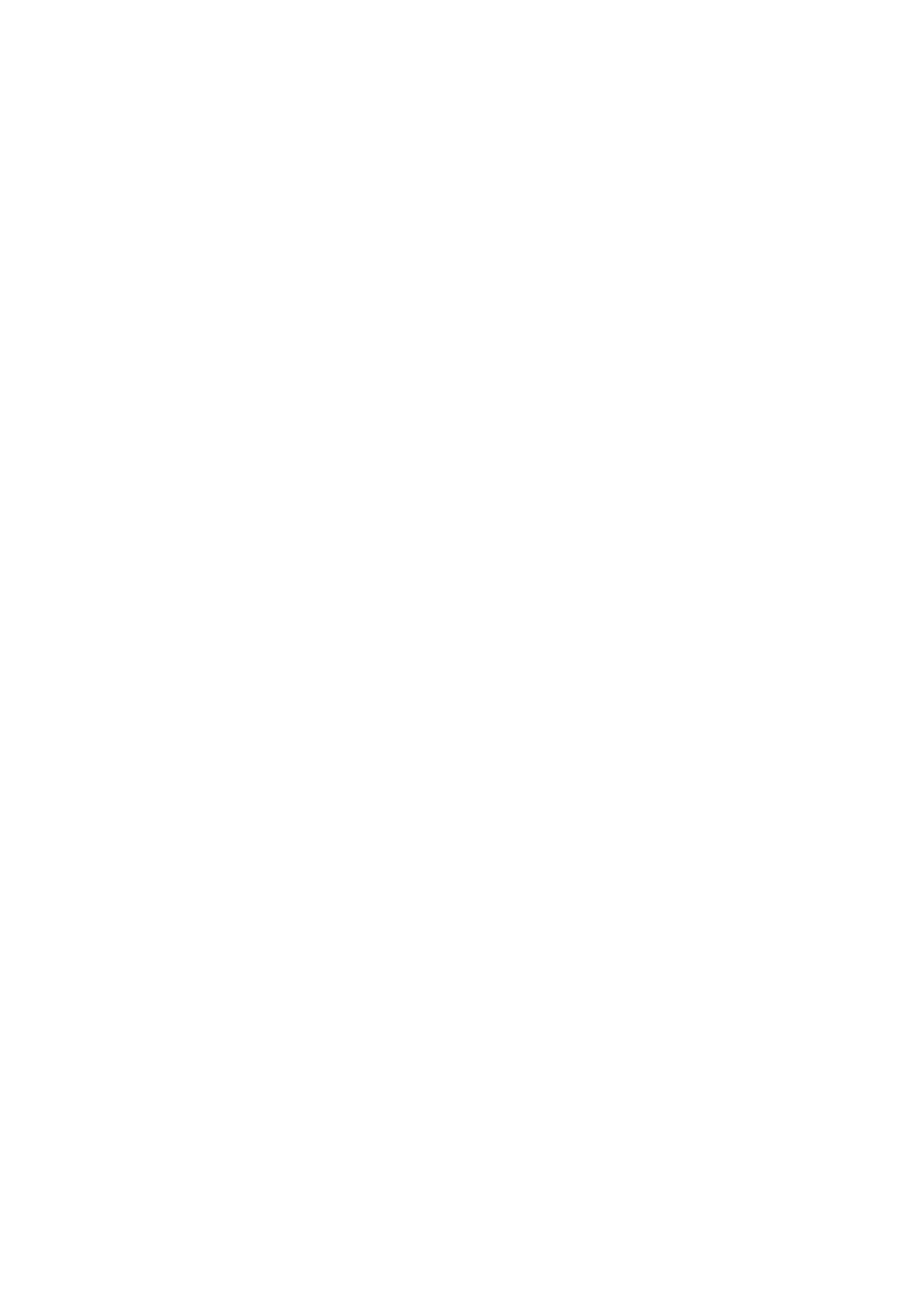# **TABLE OF CONTENTS 8 NOVEMBER 2018**

|               | <b>Business</b> |                                                            |                | Page No. |  |
|---------------|-----------------|------------------------------------------------------------|----------------|----------|--|
|               |                 |                                                            |                |          |  |
| $\mathbf 1$ . |                 | <b>Meeting Conduct</b>                                     | 5              |          |  |
|               | 1.1             | Mihi                                                       | 6              |          |  |
|               |                 | 1.2 Apologies                                              | 6              |          |  |
|               |                 | 1.3 Conflict of Interest Declarations                      | 6              |          |  |
|               |                 | <b>1.4 Confirmation of Minutes</b>                         | 6              |          |  |
|               | 1.5             | <b>Items not on the Agenda</b>                             | 6              |          |  |
|               |                 | <b>1.6 Public Participation</b>                            | 6              |          |  |
| 2.            | <b>Policy</b>   |                                                            | $\overline{7}$ |          |  |
|               |                 | 2.1 Scope of the Leisure Card Review                       | 7              |          |  |
| 3.            |                 | <b>Operational</b>                                         | 8              |          |  |
|               | 3.1             | Airspace easement over reserve: 99 Waikowhai Street        | 8              |          |  |
|               | 3.2             | <b>Status of Coastal Structures in the Eastern Suburbs</b> | 9              |          |  |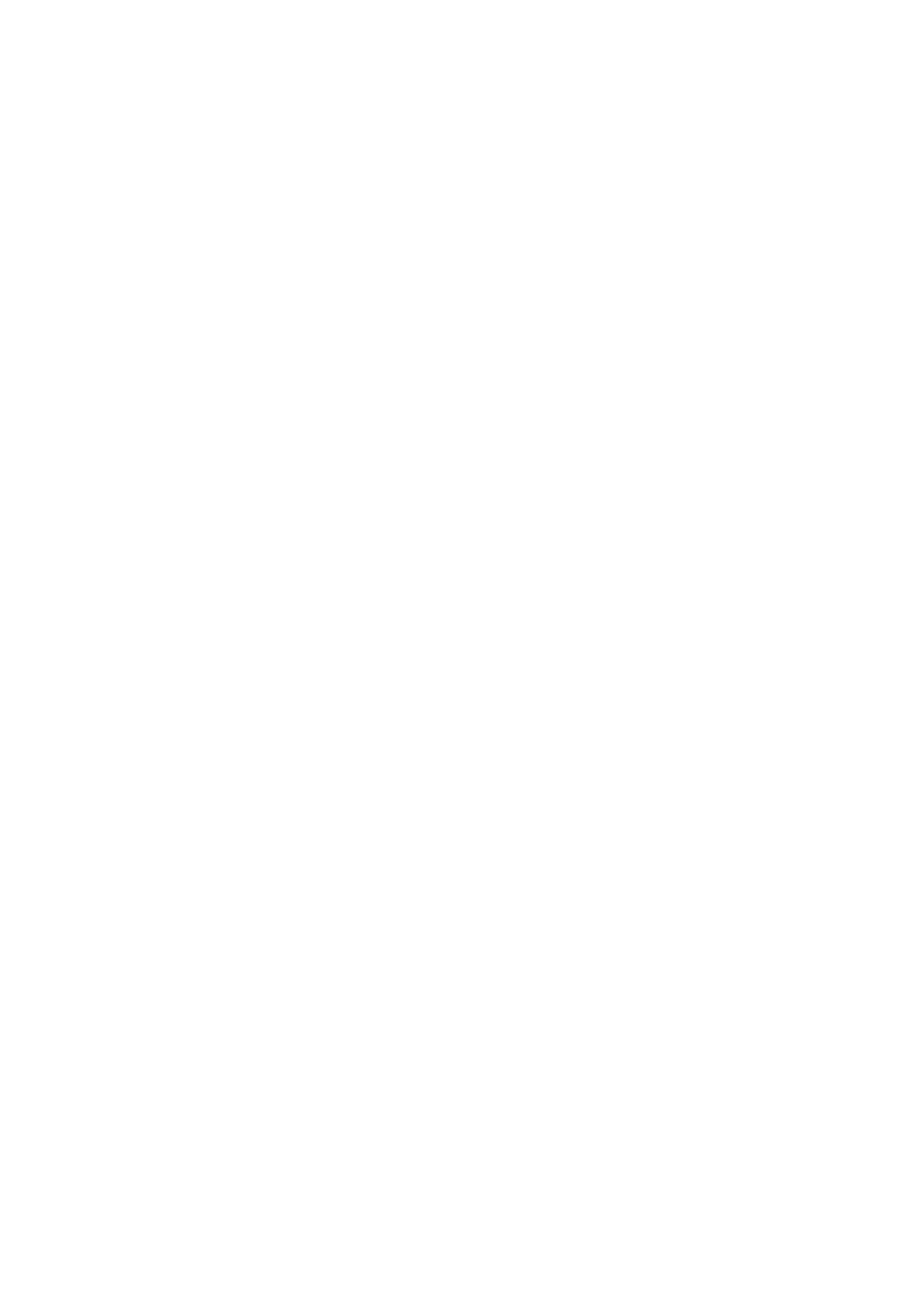# <span id="page-4-0"></span>**1 Meeting Conduct**

**Note:** The Chair being vacant, the Senior Democracy Advisor declared the meeting open at 9:31am and called for nominations for a member of the Council to act as Chair for the duration of the meeting.

# **1.0 Election of Acting Chairperson**

#### **Moved Councillor Woolf, seconded Councillor Calvi-Freeman**

## **Resolved**

That the City Strategy Committee:

1. Appoints Deputy Mayor Jill Day as the Acting Chairperson of the City Strategy Committee for the duration of today's meeting.

**Carried**

**Note:** Deputy Mayor Day assumed the Chair from 9:31am.

## **1.1 Mihi**

The Chairperson invited Councillor Woolf to read the following mihi to open the meeting.

#### *Taiō Pōneke† – City Strategy Committee*

| Te wero                                                                                                         | Our challenge                                                                              |  |
|-----------------------------------------------------------------------------------------------------------------|--------------------------------------------------------------------------------------------|--|
| Toitū te marae a Tāne                                                                                           | Protect and enhance the realms of the Land                                                 |  |
| Toitū te marae a Tangaroa                                                                                       | and the Waters, and they will sustain and<br>strengthen the People.                        |  |
| Toitū te iwi<br>Taiō Pōneke - kia kakama, kia māia!<br>Ngāi Tātou o Pōneke, me noho ngātahi<br>Whāia te aratika |                                                                                            |  |
|                                                                                                                 | City Strategy Committee, be nimble (quick,<br>alert, active, capable) and have courage (be |  |
|                                                                                                                 | brave, bold, confident)!                                                                   |  |
|                                                                                                                 | People of Wellington, together we decide our<br>way forward.                               |  |

<sup>†</sup> The te reo name for the City Strategy Committee is a modern contraction from 'Tai o Pōneke' meaning 'the tides of Wellington' – uniting the many inland waterways from our lofty mountains to the shores of the great harbour of Tara and the sea of Raukawa: ki uta, ki tai (from mountain to sea). Like water, we promise to work together with relentless synergy and motion.

(Councillor Free arrived at the meeting at 9:32am)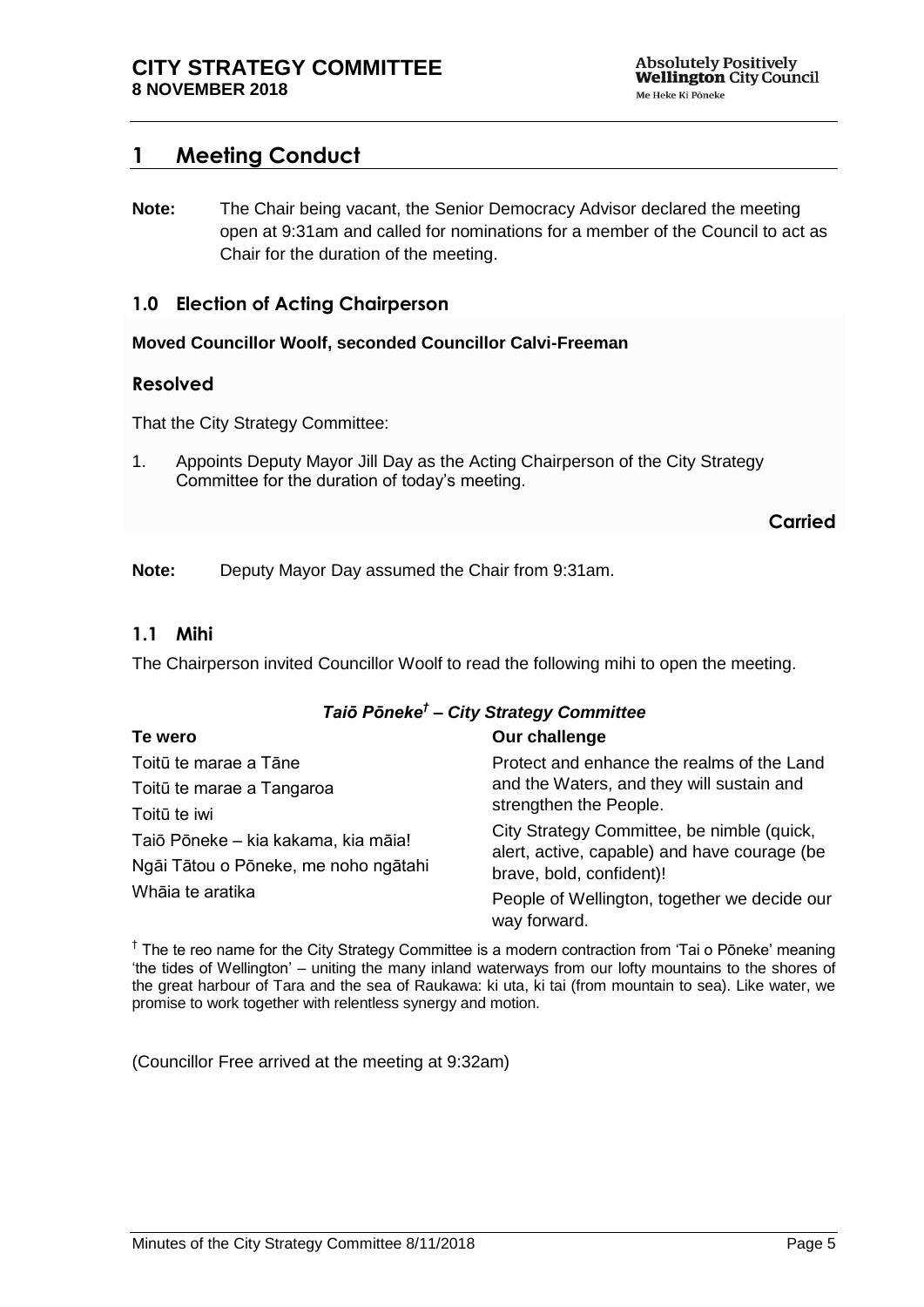# <span id="page-5-0"></span>**1.2 Apologies**

### **Moved Councillor Day, seconded Councillor Free**

### **Resolved**

That the City Strategy Committee:

1. Accept the apologies received from Mayor Lester, Councillor Pannett and Councillor Marsh on Council business.

**Carried**

(Councillor Foster arrived at the meeting at 9:34am)

# <span id="page-5-1"></span>**1.3 Conflict of Interest Declarations**

No conflicts of interest were declared.

# <span id="page-5-2"></span>**1.4 Confirmation of Minutes**

#### **Moved Councillor Day, seconded Councillor Gilberd**

#### **Resolved**

That the City Strategy Committee:

1. Approve the minutes of the City Strategy Committee Meeting held on 18 October 2018 and the Extraordinary City Strategy Committee Meeting held on 25 October 2018, having been circulated, that they be taken as read and confirmed as an accurate record of that meeting.

**Carried**

## <span id="page-5-3"></span>**1.5 Items not on the Agenda**

There were no items not on the agenda.

## <span id="page-5-4"></span>**1.6 Public Participation**

There were no requests for public participation.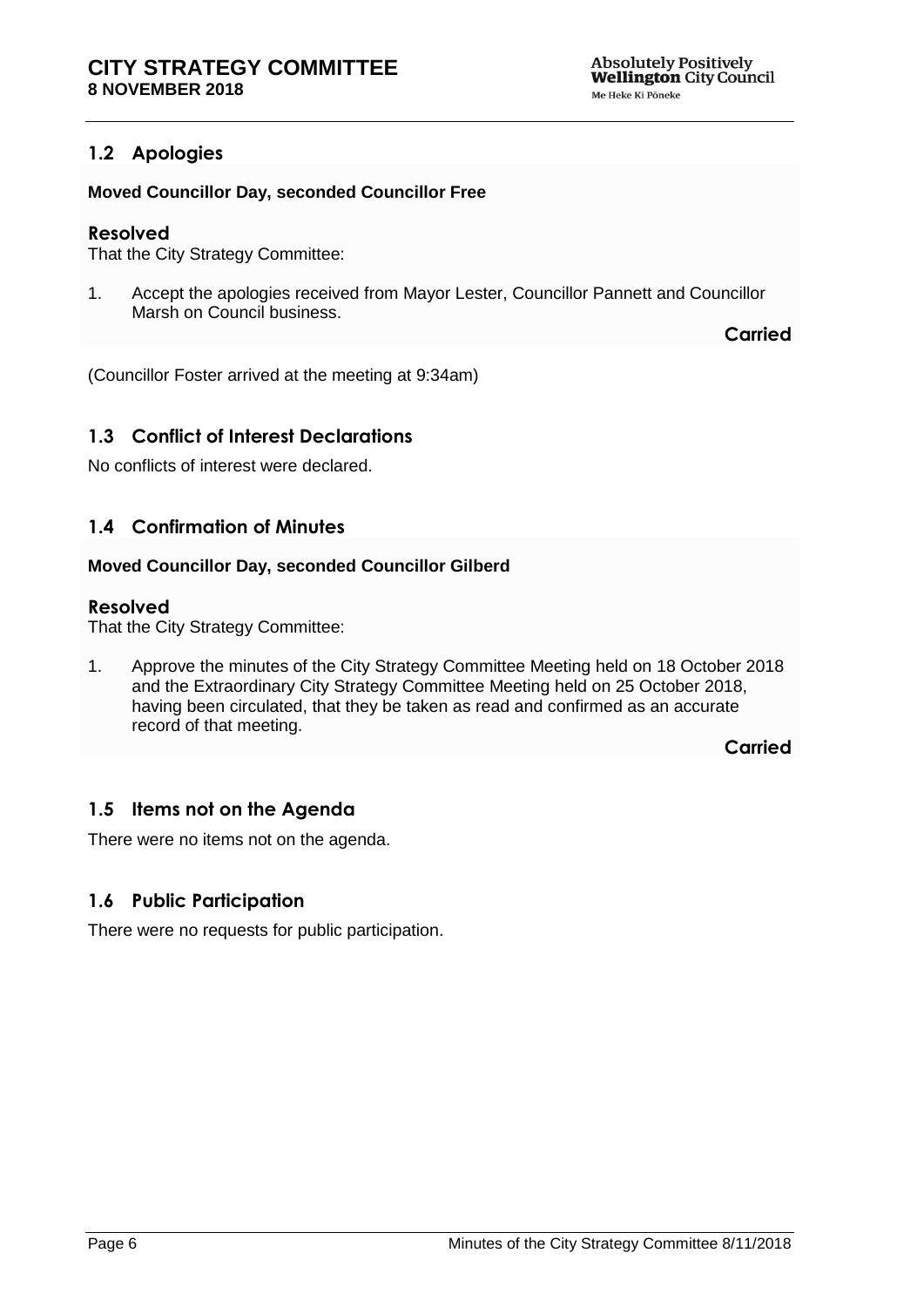# <span id="page-6-0"></span>**2. Policy**

# <span id="page-6-1"></span>**2.1 Scope of the Leisure Card Review**

(Councillor Dawson left the meeting at 9:48am) (Councillor Dawson returned to the meeting at 9:50am)

#### **Moved Councillor Fitzsimons, seconded Councillor Day**

## **Resolved**

That the City Strategy Committee:

- 1. Receives the information.
- 2. Agrees that the Leisure Card Scheme Review will have the following objectives:
	- a) **Eligibility** To understand demand, deprivation and need in Wellington City and review the eligibility criteria for the scheme so that it is meeting the needs of those for whom cost is a barrier to participation in recreation; and to adopting a healthy lifestyle.
	- b) **Uptake –** To review current uptake and usage and ensure that the scheme is reaching and actively promoted to eligible groups.
	- c) **Discounts** To review the discount rates across facilities and services and ensure they are consistent and appropriate for customer needs. This includes investigating differential pricing.
	- d) **Product/Customer Journey** To understand the customer journey for Leisure Card holders and determine if the scheme, in its current form, is a barrier to participation to some or all of the eligible users.
	- e) **Partnerships/Incentives** To investigate opportunities for partnerships that will increase uptake, improve retention, and create a more enticing product through additional benefits.
	- f) **Reporting Process** To improve reporting processes so that we can better understand the impact of the scheme over time, including the cost to business.
	- g) **Accountability and Ownership** To review ownership and accountability within PSR and the role of the scheme in driving social good outcomes including social connectedness.
	- h) **Cost of scheme and foregone revenue** To determine if the scheme is the best use of budget and staff resource and to consider options for allocating these in a more targeted way that helps remove barriers to participation additional to cost.

# **Carried**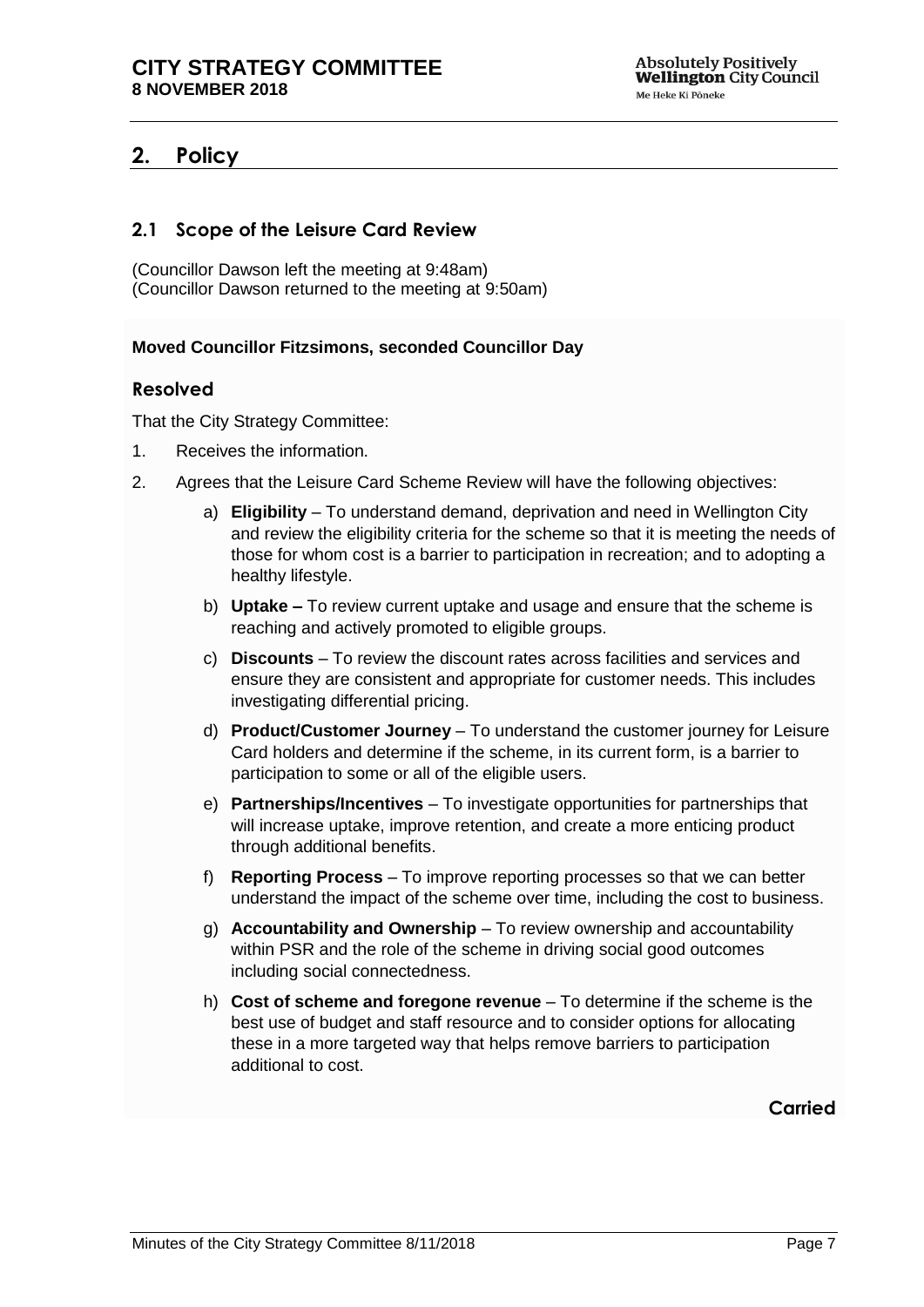# <span id="page-7-0"></span>**3. Operational**

# <span id="page-7-1"></span>**3.1 Airspace easement over reserve: 99 Waikowhai Street**

**Note:** Officers have provided an amended legal description of the property named in recommendation 2 (in bold, below).

#### **Moved Councillor Gilberd, seconded Councillor Calvi-Freeman**

## **Resolved**

That the City Strategy Committee:

- 1. Receives the information.
- 2. Agrees to grant an airspace easement in perpetuity in the airspace over reserve land at 99 Waikowhai Street [being part of **Pt Sec 8 Kaiwharawhara District**] pursuant to section 48 of the Reserves Act 1977.
- 3. Notes that any approval to grant an easement (referred to above) is conditional on:
	- a. confirmation of the area of the easement by survey
	- b. all related costs being met by Rouleau Holdings Ltd (D Bate)
- 4. Notes that the work within the easement area will be subject to the relevant bylaw, building and/or resource consent requirements.
- 5. Notes that works will proceed in accordance with final Parks, Sport and Recreation agreement to all mitigation plans and park management/work access plans.
- 6. Delegates to the Chief Executive Officer the power to carry out all steps to effect the easement.

**Carried**